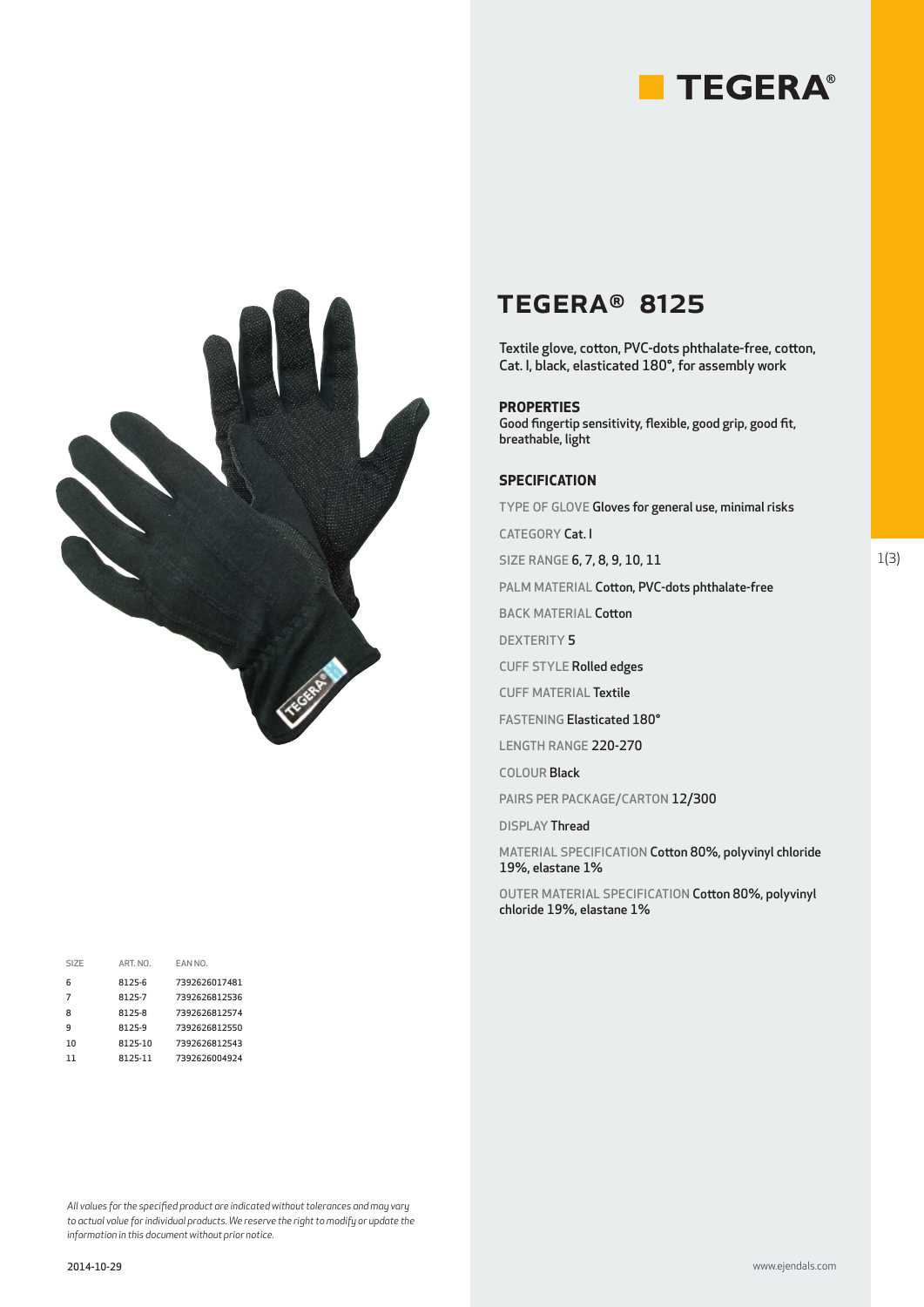

### TEGERA® 8125

**FEATURES** Chain stitch, soft

**PRIMARY PROTECTION** Blisters, grazes, contact with dirt

**PRIMARY ENVIRONMENTS OF USE** Dry environments, clean environments

**PRIMARY AREAS OF USE**

Assembly, inspection work, installation work, warehouse work, electronics work, gardening, paper industry work, sanitation, cleaning, hotel- and restaurant work, healthcare, service work, shop work

**PRIMARY INDUSTRIES OF USE** Pulp and paper, automotive, service, retail

**TYPE OF WORK** Precision work

 $CE$  Cat. I

EN 420 + A1 Council Directive<br>89/686/EEC<br>(PPE Directive)





### ejendals ab

Box 7, SE-793 21 Leksand, Sweden Phone +46 (0) 247 360 00 Fax +46 (0) 247 360 10

info@ejendals.com order@ejendals.com

www.ejendals.com

*All values for the specified product are indicated without tolerances and may vary to actual value for individual products. We reserve the right to modify or update the information in this document without prior notice.*